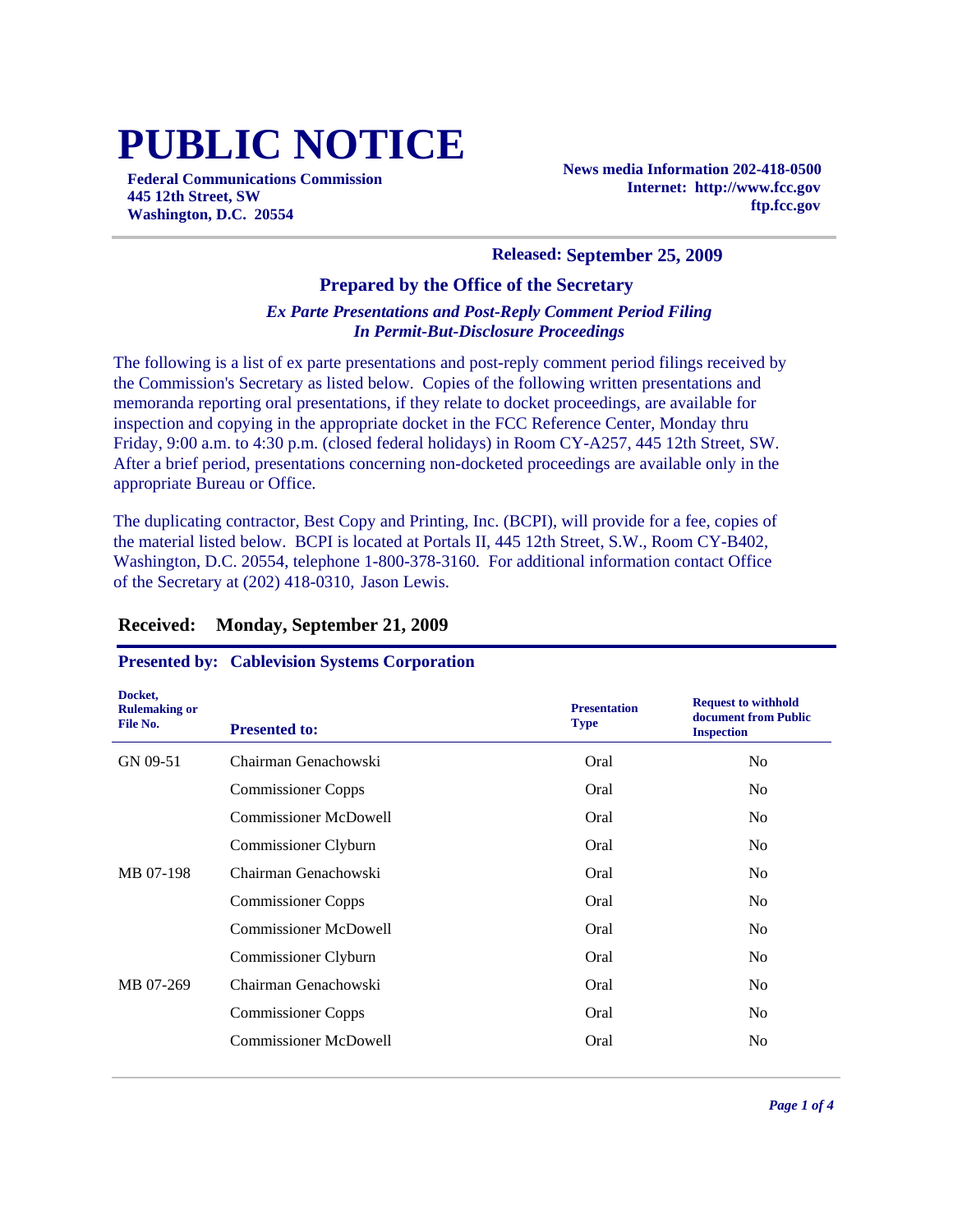| MB 07-269                                   | Commissioner Clyburn                           | Oral                               | N <sub>o</sub>                                                          |
|---------------------------------------------|------------------------------------------------|------------------------------------|-------------------------------------------------------------------------|
|                                             | Presented by: Cisco Systems, Inc.              |                                    |                                                                         |
| Docket,<br><b>Rulemaking or</b><br>File No. | <b>Presented to:</b>                           | <b>Presentation</b><br><b>Type</b> | <b>Request to withhold</b><br>document from Public<br><b>Inspection</b> |
| GN 09-51                                    | Office of Strategic Planning & Policy Analysis | Oral                               | N <sub>0</sub>                                                          |
|                                             | <b>Presented by: Comcast Corporation</b>       |                                    |                                                                         |
| Docket,<br><b>Rulemaking or</b><br>File No. | <b>Presented to:</b>                           | <b>Presentation</b><br><b>Type</b> | <b>Request to withhold</b><br>document from Public<br><b>Inspection</b> |
| GN 09-51                                    | Office of Strategic Planning & Policy Analysis | Oral                               | N <sub>o</sub>                                                          |
|                                             | Wireless Telecommunications Bureau             | Oral                               | No                                                                      |
|                                             | Presented by: CSDVRS, LLC                      |                                    |                                                                         |
| Docket,<br><b>Rulemaking or</b><br>File No. | <b>Presented to:</b>                           | <b>Presentation</b><br><b>Type</b> | <b>Request to withhold</b><br>document from Public<br><b>Inspection</b> |
| CG 03-123                                   | Consumer and Governermental Affairs Bureau     | Oral                               | N <sub>o</sub>                                                          |
|                                             | Wireline Competition Bureau                    | Oral                               | N <sub>0</sub>                                                          |
|                                             | Presented by: Integra Telecom, Inc., et al.    |                                    |                                                                         |
| Docket,<br><b>Rulemaking or</b><br>File No. | <b>Presented to:</b>                           | <b>Presentation</b><br><b>Type</b> | <b>Request to withhold</b><br>document from Public<br><b>Inspection</b> |
| WC 09-135                                   | Office of the Secretary                        | Written                            | N <sub>o</sub>                                                          |
|                                             | <b>Presented by: Michigan Access, Inc.</b>     |                                    |                                                                         |
| Docket,<br><b>Rulemaking or</b><br>File No. | <b>Presented to:</b>                           | <b>Presentation</b><br><b>Type</b> | <b>Request to withhold</b><br>document from Public<br><b>Inspection</b> |
| CC 96-45                                    | Office of the Secretary                        | Written                            | No                                                                      |
|                                             | <b>Presented by: Microsoft Corporation</b>     |                                    |                                                                         |
| Docket,<br><b>Rulemaking or</b><br>File No. | <b>Presented to:</b>                           | <b>Presentation</b><br><b>Type</b> | <b>Request to withhold</b><br>document from Public<br><b>Inspection</b> |
| GN 09-137                                   | Chairman Genachowski                           | Written                            | No                                                                      |
| GN 09-51                                    | Chairman Genachowski                           | Written                            | No                                                                      |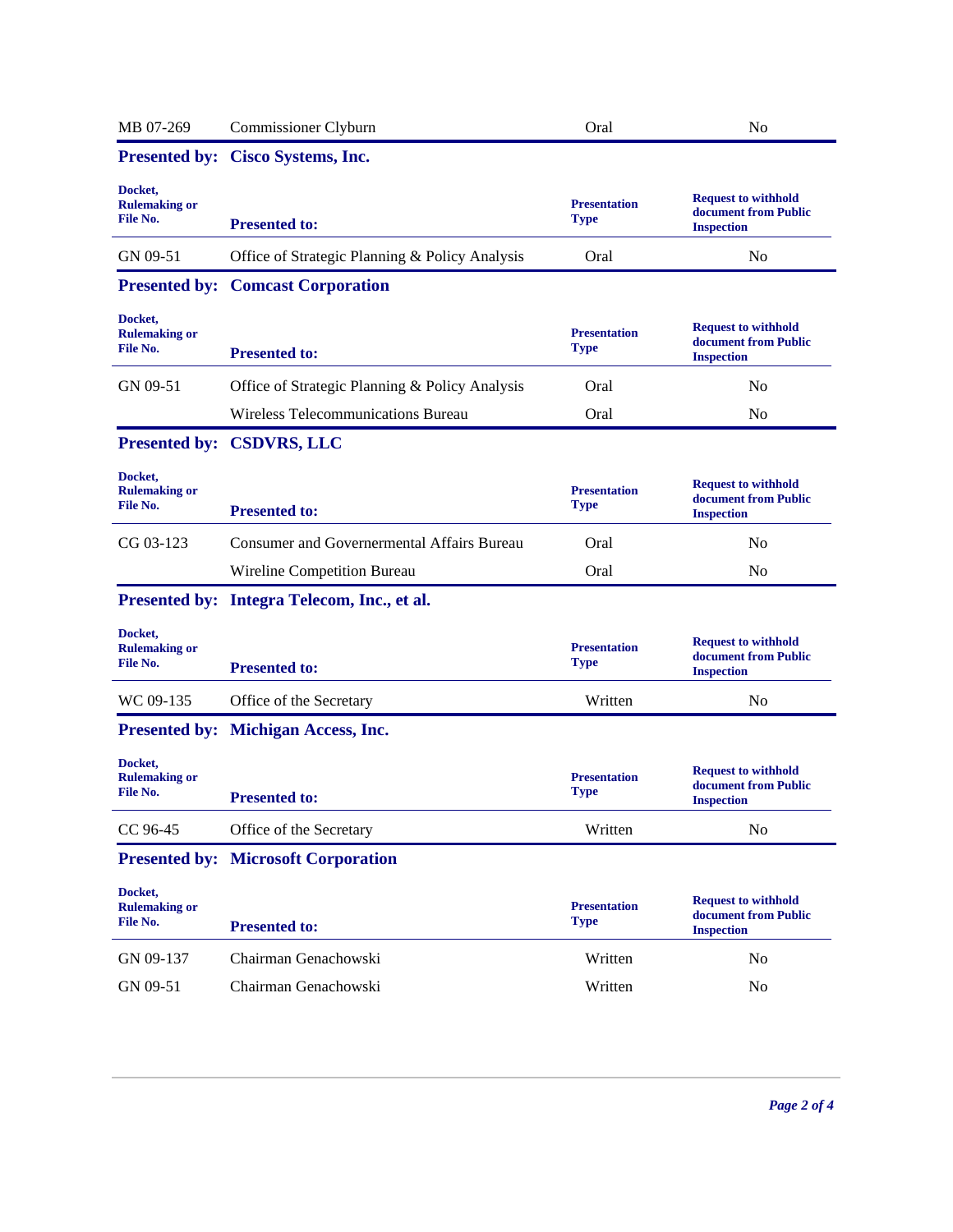| Docket,<br><b>Rulemaking or</b><br>File No. | <b>Presented to:</b>           | <b>Presentation</b><br><b>Type</b> | <b>Request to withhold</b><br>document from Public<br><b>Inspection</b> |
|---------------------------------------------|--------------------------------|------------------------------------|-------------------------------------------------------------------------|
| MB 04-233                                   | Office of Chairman Genachowski | Oral                               | N <sub>o</sub>                                                          |
|                                             | <b>Commissioner Copps</b>      | Oral                               | N <sub>o</sub>                                                          |
|                                             | <b>Commissioner McDowell</b>   | Oral                               | No                                                                      |
|                                             | Commissioner Clyburn           | Oral                               | No                                                                      |
|                                             | Office of Commissioner Baker   | Oral                               | No                                                                      |
|                                             | Media Bureau                   | Oral                               | No                                                                      |
| MB 07-294                                   | Office of Chairman Genachowski | Oral                               | N <sub>o</sub>                                                          |
|                                             | <b>Commissioner Copps</b>      | Oral                               | N <sub>o</sub>                                                          |
|                                             | <b>Commissioner McDowell</b>   | Oral                               | No                                                                      |
|                                             | Commissioner Clyburn           | Oral                               | No                                                                      |
|                                             | Office of Commissioner Baker   | Oral                               | No                                                                      |
|                                             | Media Bureau                   | Oral                               | N <sub>0</sub>                                                          |
| MB 09-52                                    | Office of Chairman Genachowski | Oral                               | No                                                                      |
|                                             | <b>Commissioner Copps</b>      | Oral                               | N <sub>o</sub>                                                          |
|                                             | <b>Commissioner McDowell</b>   | Oral                               | N <sub>o</sub>                                                          |
|                                             | Commissioner Clyburn           | Oral                               | No                                                                      |
|                                             | Office of Commissioner Baker   | Oral                               | N <sub>o</sub>                                                          |
|                                             | Media Bureau                   | Oral                               | N <sub>o</sub>                                                          |

### **Presented by: National Federation of Community Broadcasters**

## **Presented by: Public Knowledge**

| Docket,<br><b>Rulemaking or</b><br>File No. | <b>Presented to:</b>        | <b>Presentation</b><br><b>Type</b> | <b>Request to withhold</b><br>document from Public<br><b>Inspection</b> |
|---------------------------------------------|-----------------------------|------------------------------------|-------------------------------------------------------------------------|
| GN 09-51                                    | Wireline Competition Bureau | Oral                               | N <sub>0</sub>                                                          |
| RM-10593                                    | Wireline Competition Bureau | Oral                               | N <sub>0</sub>                                                          |
| WC 05-25                                    | Wireline Competition Bureau | Oral                               | N <sub>0</sub>                                                          |
| WC 07-52                                    | Wireline Competition Bureau | Oral                               | N <sub>0</sub>                                                          |

# **Presented by: Qwest Communications International, Inc.**

| Docket,<br><b>Rulemaking or</b><br>File No. | <b>Presented to:</b>    | <b>Presentation</b><br><b>Type</b> | <b>Request to withhold</b><br>document from Public<br><b>Inspection</b> |
|---------------------------------------------|-------------------------|------------------------------------|-------------------------------------------------------------------------|
| WC 09-152                                   | Office of the Secretary | Written                            | No                                                                      |